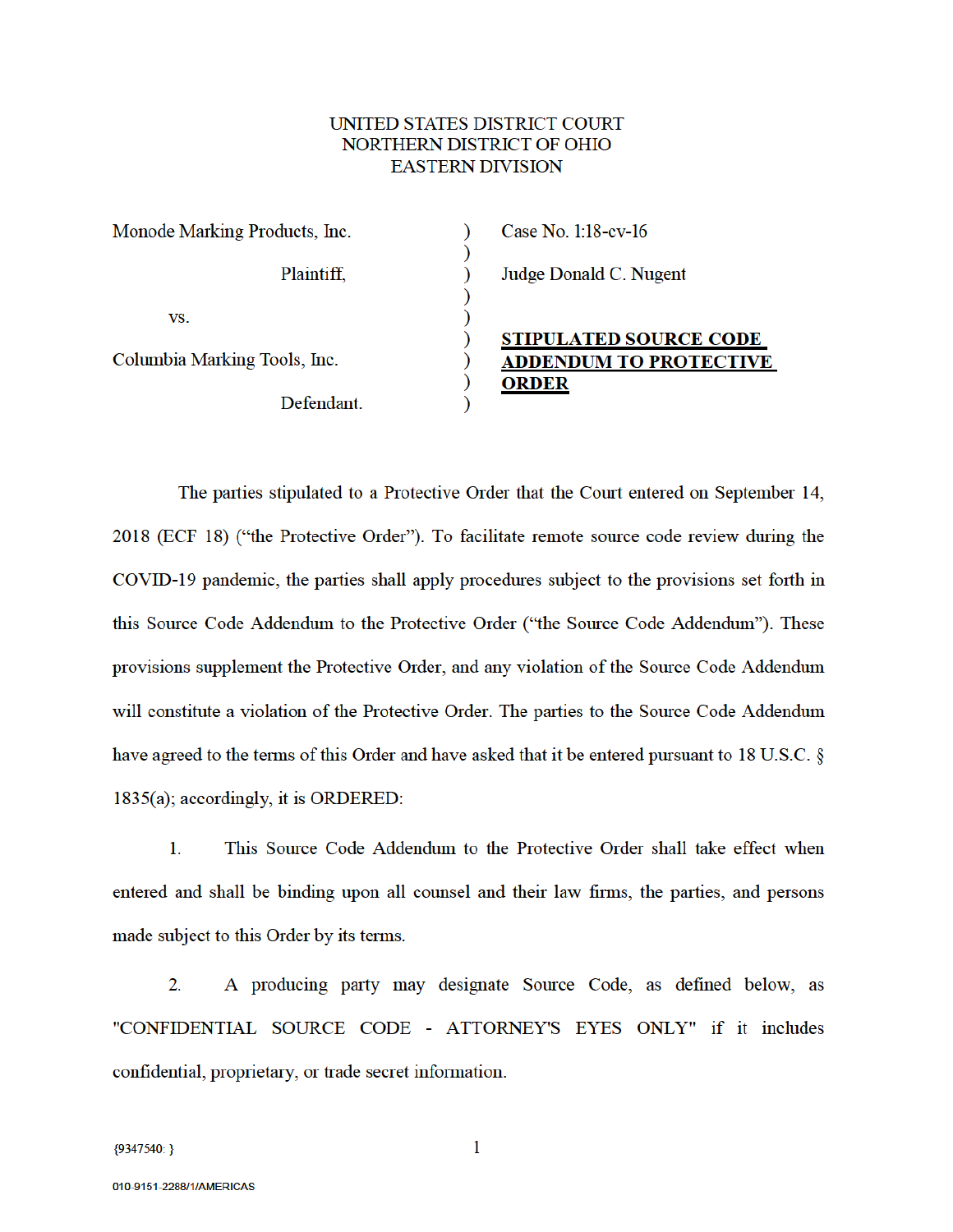3. The receiving party may challenge the designation of Source Code as "CONFIDENTIAL SOURCE CODE - ATTORNEY'S EYES ONLY" pursuant to the procedure and timeframes set forth in Paragraph 8 of the Protective Order.

4. "Source Code" shall mean source code irrespective of programming language (i.e., computer instructions and data definitions expressed in a form suitable for input to an assembler, compiler, interpreter, or other translator), application programming interfaces ("API"), byte code, microcode, register transfer language ("RTL"), firmware, and hardware description language ("HDL") for programming a configurable digital circuit such as a programmable logic controller or device (PLC or PLD), as well as any and all programmer notes, annotations, and other comments of any type related thereto that are included within such code. For avoidance of doubt, this includes source files, make files, intermediate output files, header files, resource files, library files, module definition files, map files, linker files, browse info files, and debug files, and specifically includes the entirety of the "software source code" materials provided to and reviewed by Dr. Wyatt Newman, as referenced in Paragraph 8 of his declaration in support of CMT's "Limited Rule 56 Motion."

5. Source Code designated as "CONFIDENTIAL SOURCE CODE - ATTORNEY'S EYES ONLY" shall be subject to all of the protections afforded to material designated ATTORNEY'S EYES ONLY under the Protective Order and may be disclosed only to the individuals to whom ATTORNEY'S EYES ONLY information may be disclosed, as set forth in Section 6(c) of the Protective Order (hereafter a "Qualified Reviewer" if one person or "Qualified Reviewers" if multiple persons). "Independent Consultants, Investigators, and Experts" referenced in Section  $6(c)(5)$  of the Protective Order and "Others by Consent" referenced in Section 6(c)(6) of the Protective Order must complete the certification contained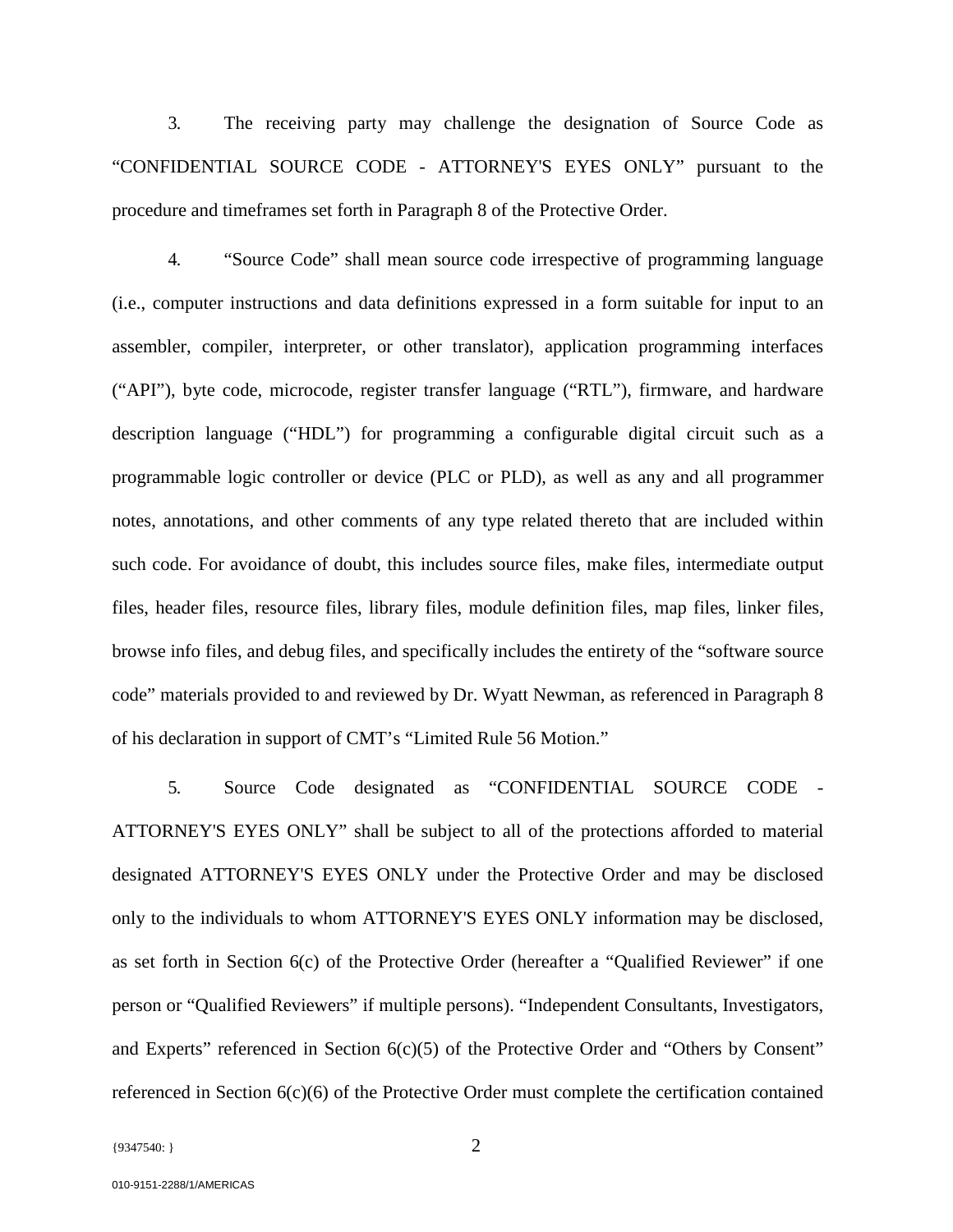in Attachment A, Acknowledgment of Understanding and Agreement to Be Bound to Source Code Addendum, of this Source Code Addendum to be eligible to become a Qualified Reviewer, which also constitutes agreement to be bound by and to comply with the certification contained in Attachment A, Acknowledgment of Understanding and Agreement to Be Bound, of the Protective Order. For the avoidance of doubt, each such "Qualified Reviewer" must first be qualified to access ATTORNEY'S EYES ONLY information under the terms of Section 6 of the Protective before reviewing Source Code produced by the opposing party. A violation of this requirement would result in a violation of the Protective Order.

6. The producing party shall make arrangements to allow Qualified Reviewers of the receiving party to remotely inspect Source Code ("the Source Code review") using an agreed-upon remote desktop platform (e.g., TeamViewer) that allows the Source Code to be reasonably reviewed and searched ("the remote desktop"). The remote desktop shall provide the Qualified Reviewers of the receiving party remote access to one (1) standalone, secured virtual computer ("the Source Code computer") which, except for restricted Internet access enabling the remote desktop, will be without Internet access or network access to other computers, and without connection to any printer or storage device other than the internal hard disk drive of the virtual computer. The Source Code computer shall include access to the same Source Code, source code review software, and tools as provided to or otherwise used by the producing party's outside counsel and/or experts when reviewing Source Code and shall provide the ability to (a) view, search, and line-number any source file, (b) search for a given pattern of text through a number of files, and (c) compare two files and display their differences.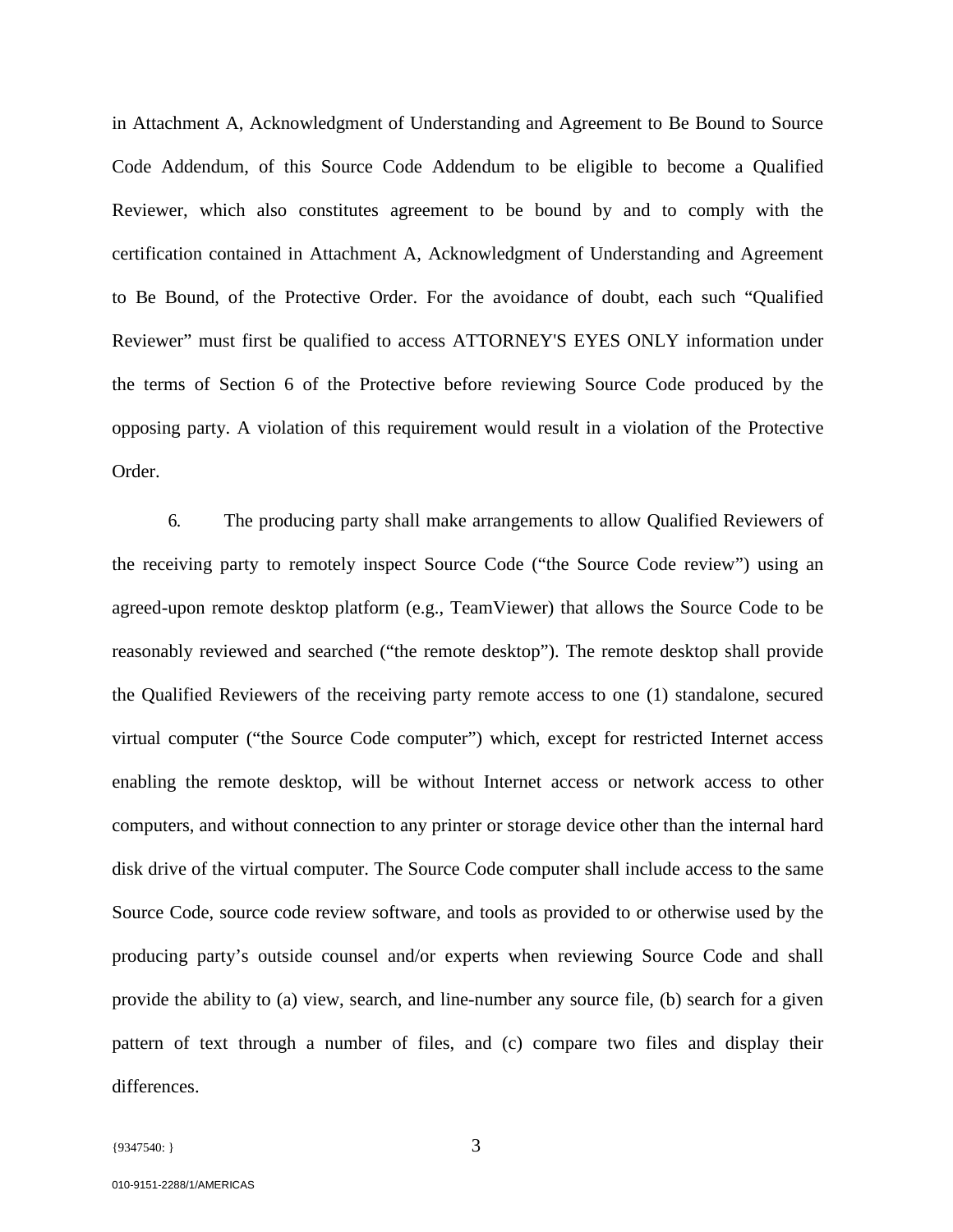7. At least two (2) business days in advance of each Source Code review, the receiving party must request in writing to counsel for the producing party date(s) and anticipated start time(s) and end time(s) for the Source Code review. The receiving party may request access to use the remote desktop during normal business hours, which for purposes of this paragraph shall be 9:00 AM to 5:00 PM Eastern Standard Time, Monday through Friday. The parties are to cooperate in good faith to schedule the Source Code review by Qualified Reviewers.

8. At least two (2) business days in advance of the Source Code review, the receiving party must identify in writing to counsel for the producing party the name(s) of any Qualified Reviewer(s) who will review the Source Code during or subsequent to the Source Code review.

9. At each scheduled date and time for the Source Code review, the producing party's counsel shall provide the receiving party's counsel a passcode to allow remote access by Qualified Reviewers to the Source Code computer via the remote desktop. The passcode will be unique to each remote desktop session. At the end of the Source Code review, the Qualified Reviewers shall log out of the remote desktop. Immediately upon completion of the Source Code review, the receiving party's counsel shall inform the producing party's counsel that the Source Code review has ended. Qualified Reviewers are not permitted to access the Source Code computer outside of agreed-upon times. Except as necessary to administer the passcode procedures set forth in this section, the producing party shall not observe, monitor, log or track the requesting party's review of any Source Code.

10. The Qualified Reviewers shall not transfer, copy, or screen capture any of the Source Code, or otherwise use the remote desktop to do anything but inspect the Source Code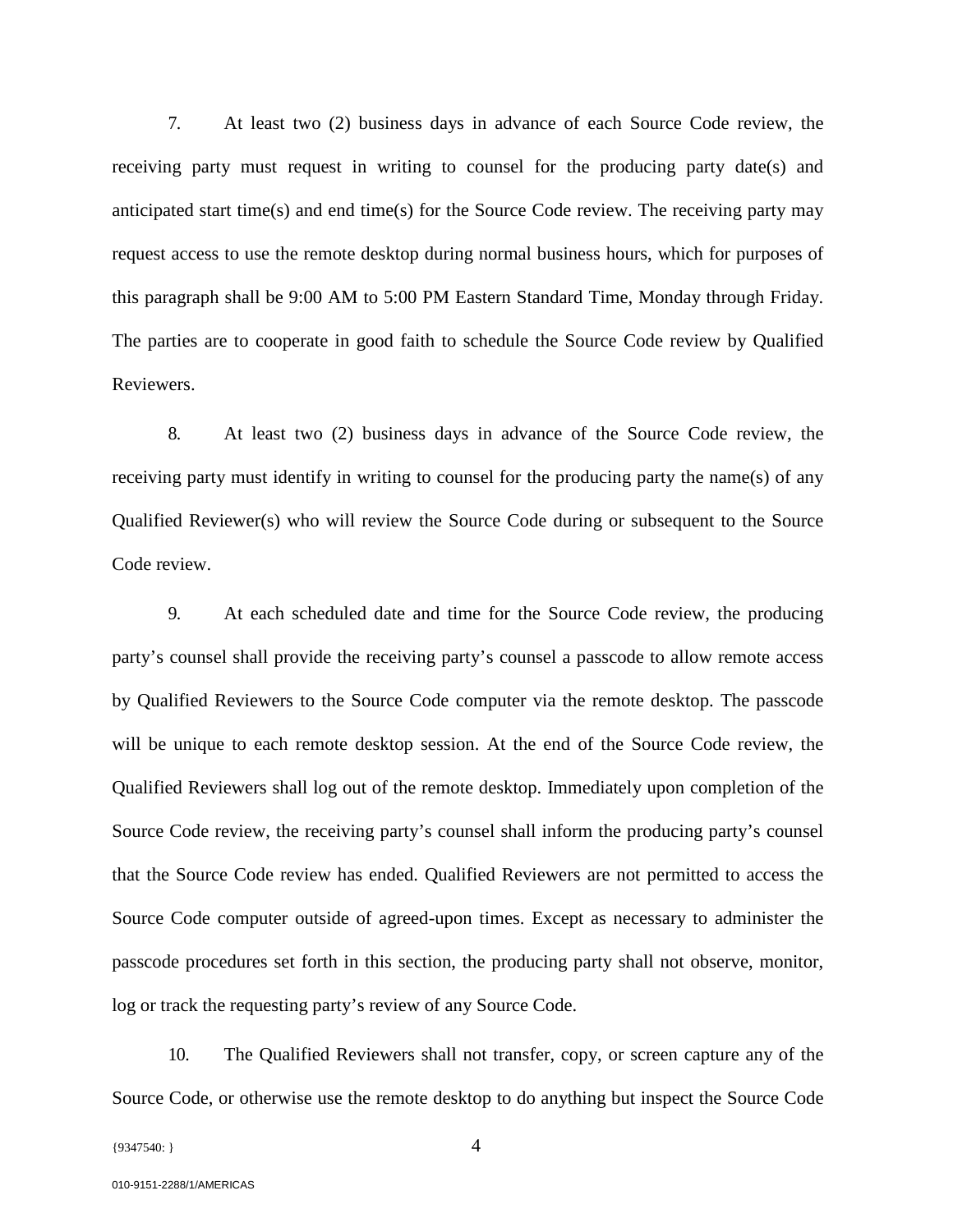as provided in this Source Code Addendum. The Qualified Reviewers are prohibited from using the Source Code computer or any other device for audio or video recording or still image photography during the Source Code review. The Qualified Reviewers may take notes on a laptop or other personal electronic device and such notes shall be marked and treated as ATTORNEY'S EYES ONLY under this Order. Nothing in this Source Code Addendum to the Protective Order shall prevent the receiving party from claiming such notes are protected from disclosure under the work product doctrine, or any other applicable privilege or immunity.

11. The receiving party may request one (1) hard copy printout of limited, discrete portions of Source Code that are reasonably necessary for the preparation of court filings, expert reports, or other papers, or used at deposition or trial, but shall not request hard copy printouts for the purposes of reviewing the Source Code in lieu of the remote inspection above. The receiving party must identify the limited, discrete portions of Source Code by document or file name and function or method name or by version, document or file name and line number(s). Each paper copy of Source Code excerpts shall be produced by the producing party within two (2) business days of the request unless a dispute arises as to the volume of Source Code requested (in which case counsel shall promptly meet and confer in an effort to resolve the dispute). The producing party shall provide all such Source Code in paper form including production numbers and the label "CONFIDENTIAL SOURCE CODE - ATTORNEY'S EYES ONLY." The producing party otherwise shall not undertake any effort to track or otherwise determine which pages of code have been accessed, reviewed, or analyzed. The receiving party shall maintain all paper copies of any printed portions of the Source Code in a secured, locked area. The receiving party shall not create any paper copies, electronic or other images of paper copies of Source Code and shall not convert any of the information contained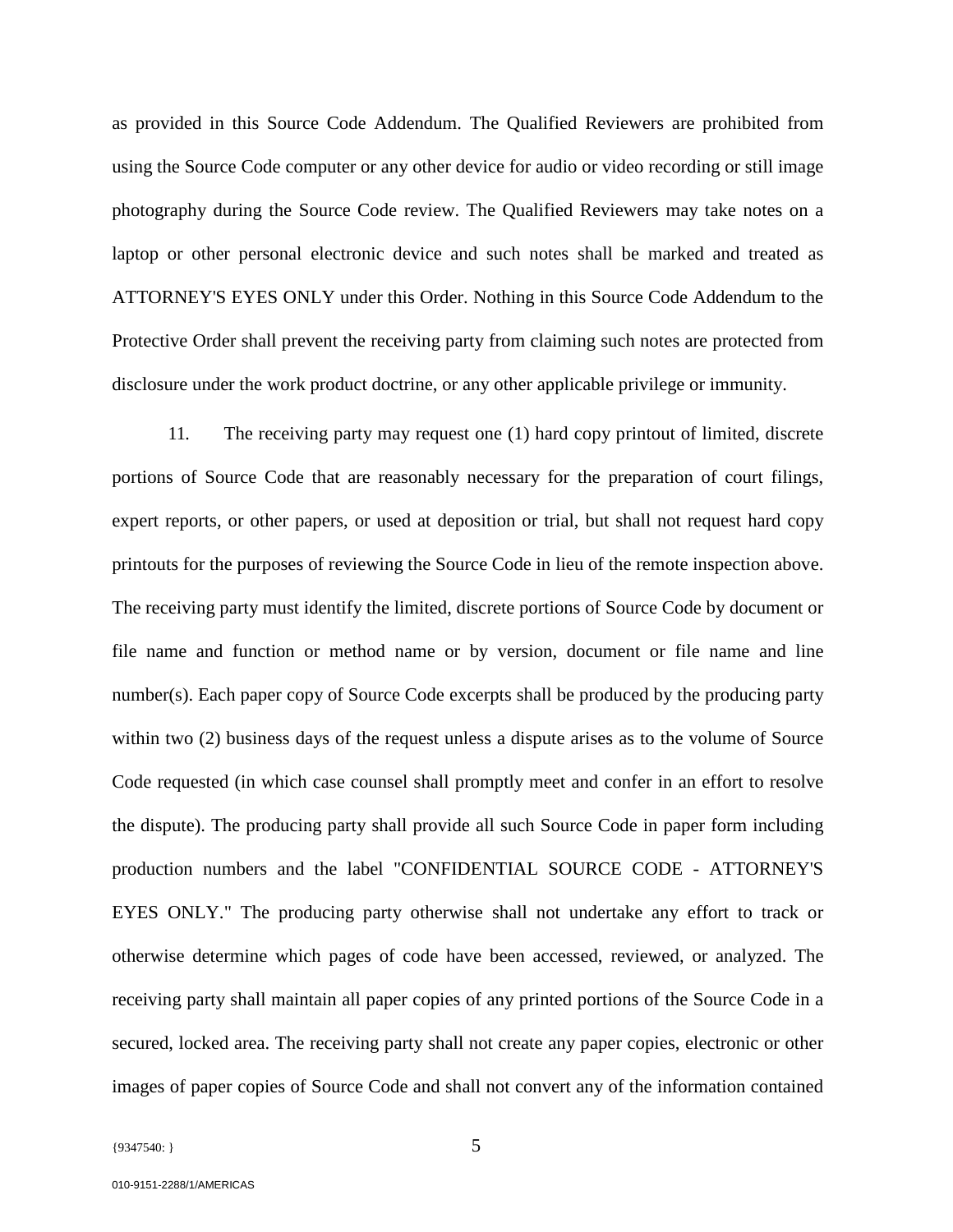in the paper copies into any electronic format except as reasonably necessary for the preparation of court filings, expert reports, or other papers, or use at deposition or trial. Access to each paper copy of portions of Source Code shall be restricted to persons with access to ATTORNEY'S EYES ONLY information who are Qualified Reviewers.

12. The receiving party may also request an electronic copy of limited, discrete portions of Source Code that are reasonably necessary for the preparation of court filings, expert reports, or other papers, or use at deposition or trial, but shall not request electronic copies for the purposes of reviewing the Source Code in lieu of the remote inspection above. The receiving party must identify the limited, discrete portions of Source Code by document or file name and function or method name. All electronic copies of Source Code excerpts shall be produced by the producing party within five (5) business days of the request unless a dispute arises as to the volume of Source Code requested (in which case counsel shall promptly meet and confer in an effort to resolve the dispute). The producing party shall provide all such Source Code in a password protected PDF document on an encrypted thumb drive including production numbers and the label "CONFIDENTIAL SOURCE CODE - ATTORNEY'S EYES ONLY." The receiving party shall maintain the encrypted thumb drive in a secured, locked area. Neither the PDF document nor the encrypted thumb drives shall be copied or reproduced, in whole or in part, under any circumstance except as expressly provided herein. Access to each electronic copy of portions of Source Code contained on an encrypted thumb drive shall be restricted to persons with access to ATTORNEY'S EYES ONLY information who are Qualified Reviewers. Any Qualified Reviewer must take all reasonable steps to restrict any unauthorized access to or viewing of the Source Code and must immediately notify the producing party of any actual or perceived violation.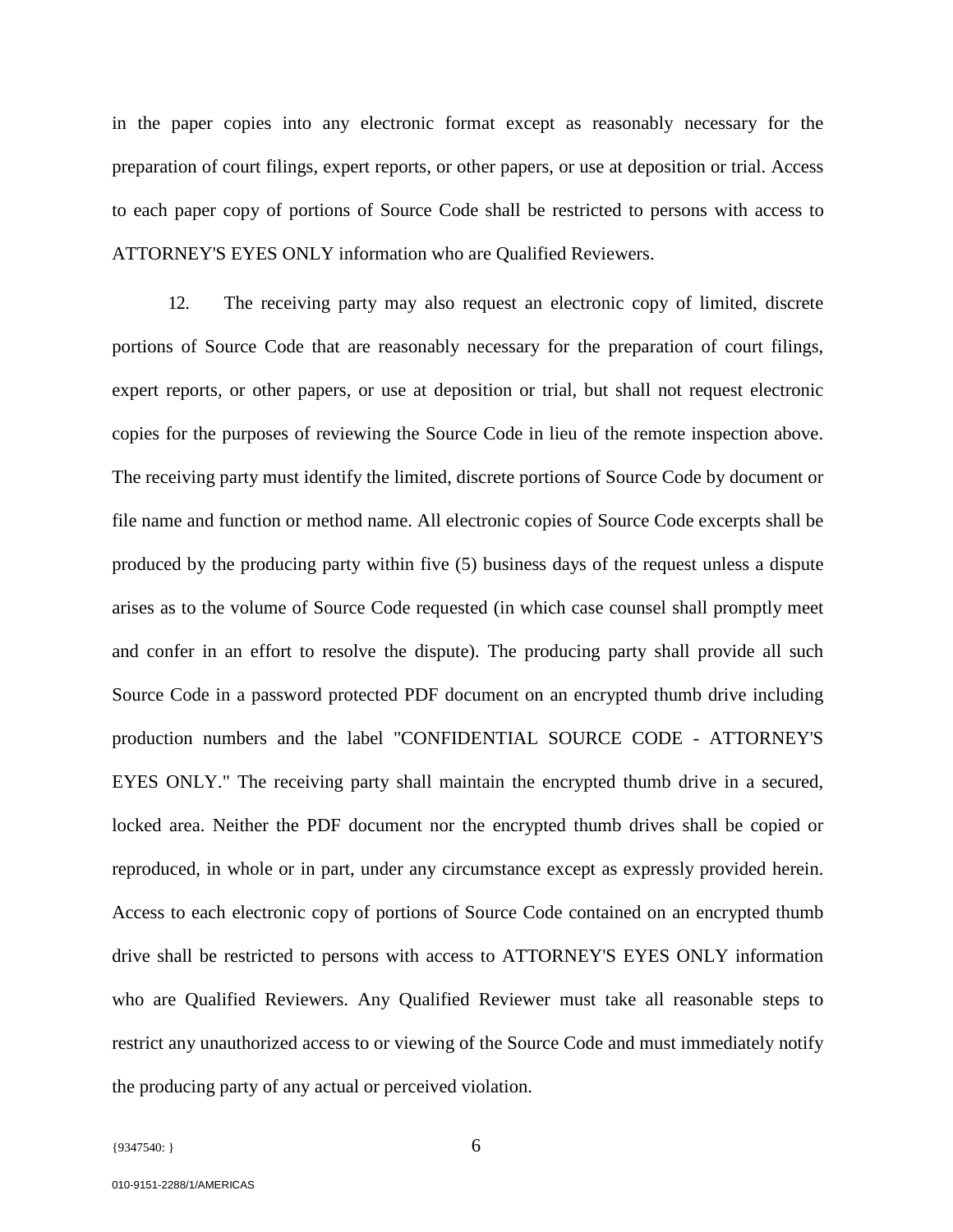13. The producing party may challenge the amount of Source Code requested in hard copy form or electronic form pursuant to the procedure and timeframes set forth in Paragraph 8 of the Protective Order, whereby the producing party is the objecting party and the receiving party is the designating party for purposes of the procedure.

14. All hard copy printouts and all thumb drives provided under the Source Code Addendum shall be returned to the producing party or else destroyed within twenty (20) days after the completion of the litigation. The receiving party must promptly certify the destruction in writing to the producing party.

15. Outside litigation counsel for the receiving party shall maintain a source code log containing the following information: (1) the identity of each person (other than outside litigation counsel for the receiving party) granted access to the Source Code or portions thereof, regardless of form; and (2) the dates of each identified person's access to the Source Code. Outside litigation counsel for the receiving party shall produce to the producing party a copy of the source code log ten (10) days after trial or upon a request by the producing party supported by good cause.

16. A receiving party that wishes to use any document designated as Source Code at a deposition may make only as many copies, and only of the specific pages, as the receiving party intends to actually use at, or anticipates may be reasonably necessary for, the deposition. No exhibits containing Source Code shall be appended to the transcript of the deposition. If a party has a concern as to the accuracy of a copy of a deposition exhibit, the examining party shall make available the original exhibit(s) at the request of the receiving party. If the receiving party made copies of portions of Source Code for purposes of a deposition, but did not use such portions as an exhibit, the receiving party shall promptly destroy all such copies.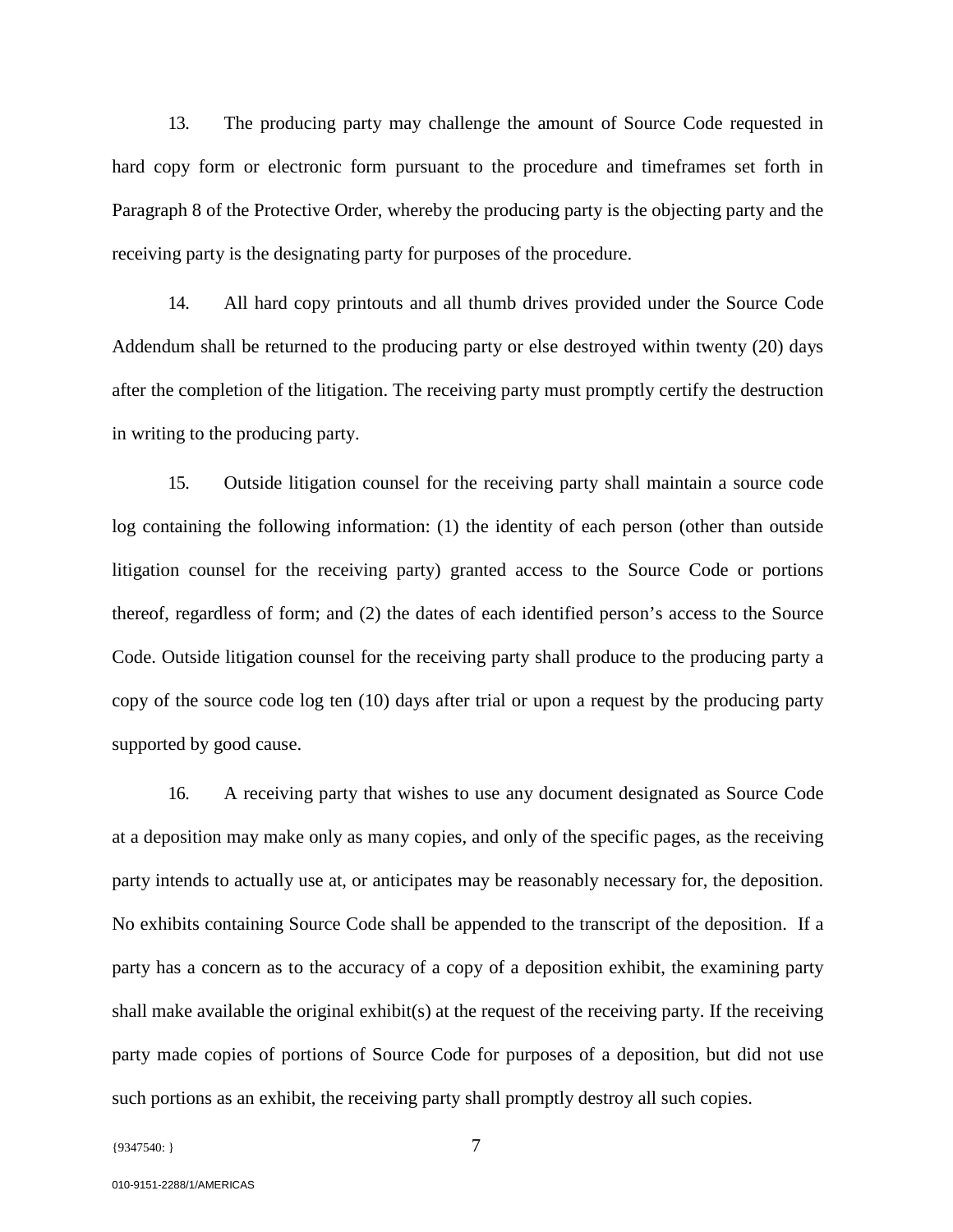17. A receiving party that wants to file or otherwise submit any document designated as CONFIDENTIAL SOURCE CODE - ATTORNEY'S EYES ONLY to the Court in connection with a filing shall, and is hereby authorized to, file such document under seal along with a publicly-available version with all materials designated as CONFIDENTIAL SOURCE CODE - ATTORNEY'S EYES ONLY redacted. No earlier than seven (7) days prior to the relevant filing, the receiving party may make only as many copies, and only of the specific pages, as the receiving party intends to actually use at, or anticipates may be reasonably necessary for, preparation, filing and service thereof. Immediately upon filing, the receiving party must delete or otherwise destroy all copies containing materials designated as CONFIDENTIAL SOURCE CODE - ATTORNEY'S EYES ONLY other than the final version of the document filed with the Court.

18. To the extent reasonably necessary to prosecute or defend this case, a receiving party may include excerpts of Source Code in an expert report or discovery document provided that the Source Code excerpts are appropriately marked under this Source Code Addendum and restricted to those who are entitled to have access to them as specified herein.

So Ordered.

Dated: January 20, 2021

1 Donald C. Nugent

U.S. District Judge Donald C. Nugent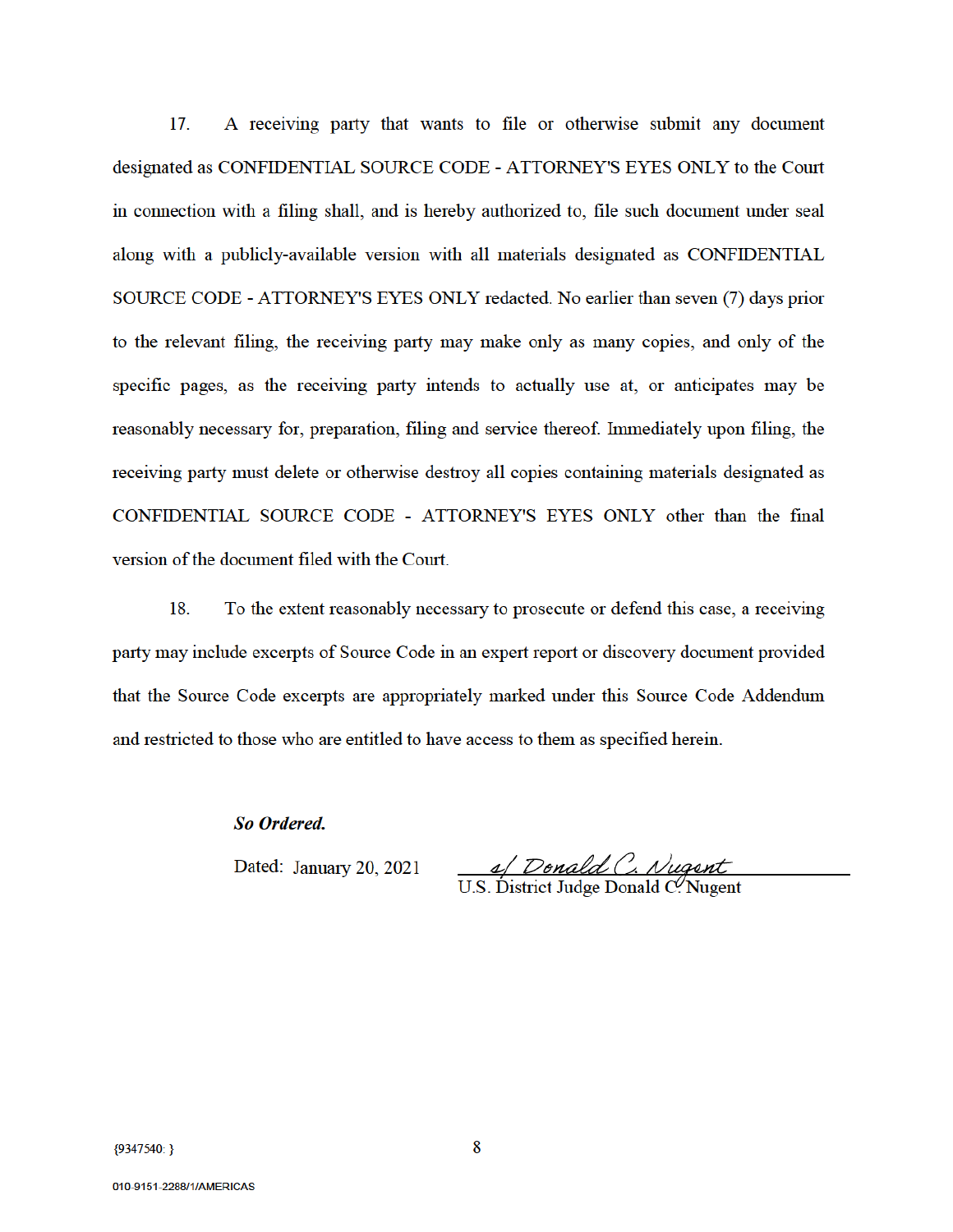# **WE SO MOVE/STIPULATE and agree to abide by the terms of this Order**

 /s/ *David T. Movius*  David T. Movius (0070132)  *dmovius@mcdonaldhopkins.com*  MCDONALD HOPKINS LLC 600 Superior Avenue, East, Ste. 2100 Cleveland, Ohio 44114 t 216.348.5400 │ f 216.348.5474

*Counsel for Monode Marking Products, Inc.*

/s/ *Steven M. Auvil (With Consent)* Steven M. Auvil (0063827) *steven.auvil@squirepb.com*  David P. Prueter (0091391) *david.prueter@squirepb.com*  SQUIRE PATTON BOGGS (US) LLP 4900 Key Tower, 127 Public Square Cleveland, Ohio 44114 Telephone: (216) 479-8023 Facsimile: (216) 479-8780

*Counsel for Columbia Marking Tools, Inc.*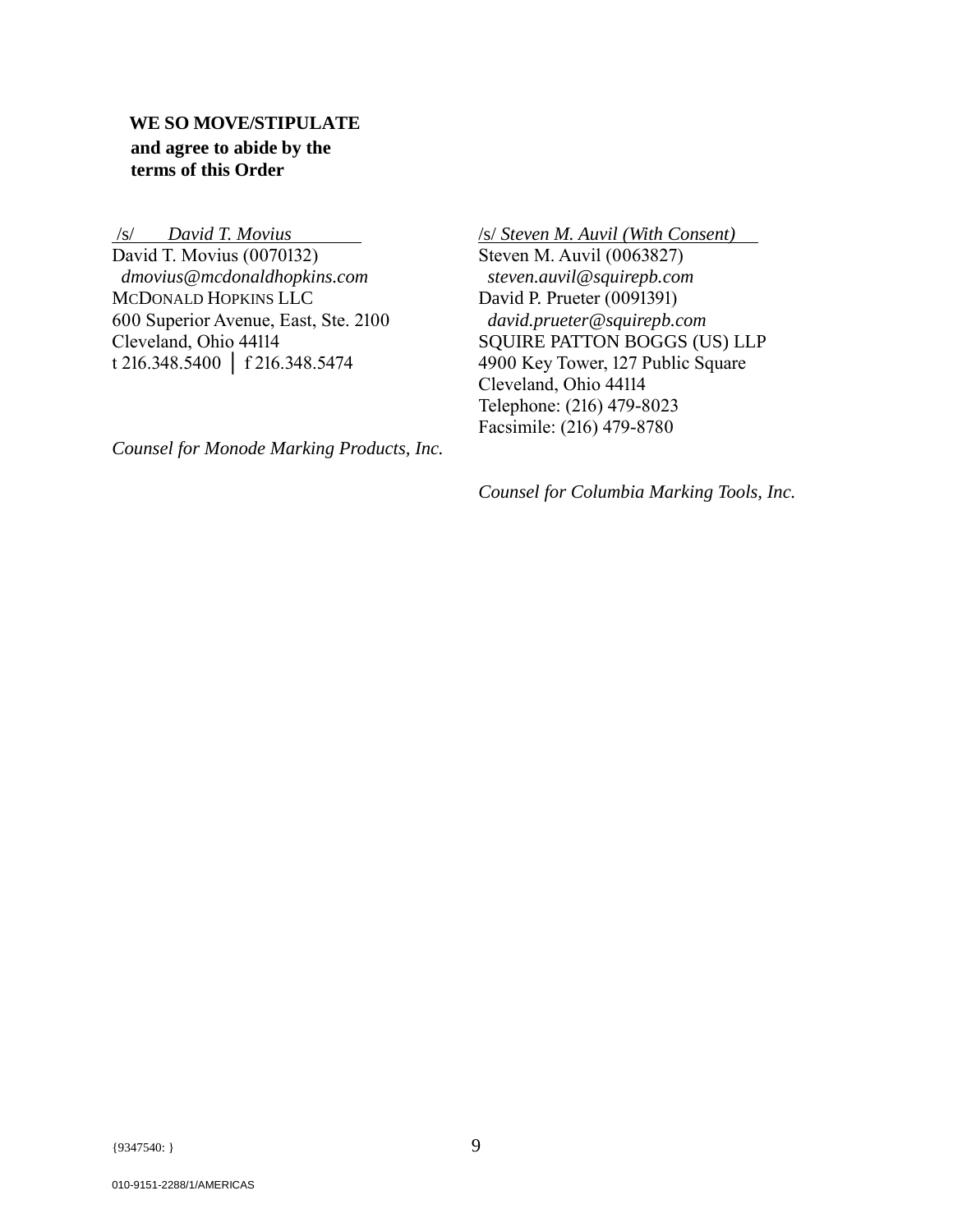#### **ATTACHMENT A**

#### UNITED STATES DISTRICT COURT NORTHERN DISTRICT OF OHIO EASTERN DIVISION

| Monode Marking Products, Inc. | Case No. 1:18-cv-16           |
|-------------------------------|-------------------------------|
| Plaintiff,                    | Judge Donald C. Nugent        |
| VS.                           |                               |
|                               | <b>STIPULATED SOURCE CODE</b> |
| Columbia Marking Tools, Inc.  | <b>ADDENDUM TO PROTECTIVE</b> |
|                               | <b>ORDER</b>                  |
| Defendant.                    |                               |

# **ACKNOWLEDGMENT AND AGREEMENT TO BE BOUND TO SOURCE CODE ADDENDUM**

The undersigned hereby acknowledges that he/she has read the Protective Order dated September 14, 2018, including the Source Code Addendum to Protective Order dated \_\_\_\_\_\_\_\_\_\_\_\_\_\_\_\_, in the above-captioned action and attached hereto (collectively, the "Protective Order"), understands the terms thereof, and agrees to be bound by its terms. The undersigned submits to the jurisdiction of the United States District Court for the Northern District of Ohio, Eastern Division in matters relating to the Protective Order and understands that the terms of the Protective Order obligate him/her to use documents designated CONFIDENTIAL – SUBJECT TO PROTECTIVE ORDER, ATTORNEYS' EYES ONLY, or CONFIDENTIAL SOURCE CODE - ATTORNEY'S EYES ONLY in accordance with the Protective Order solely for the purposes of the above-captioned action, and not to disclose any such documents or information derived directly therefrom to any other person, firm or concern.